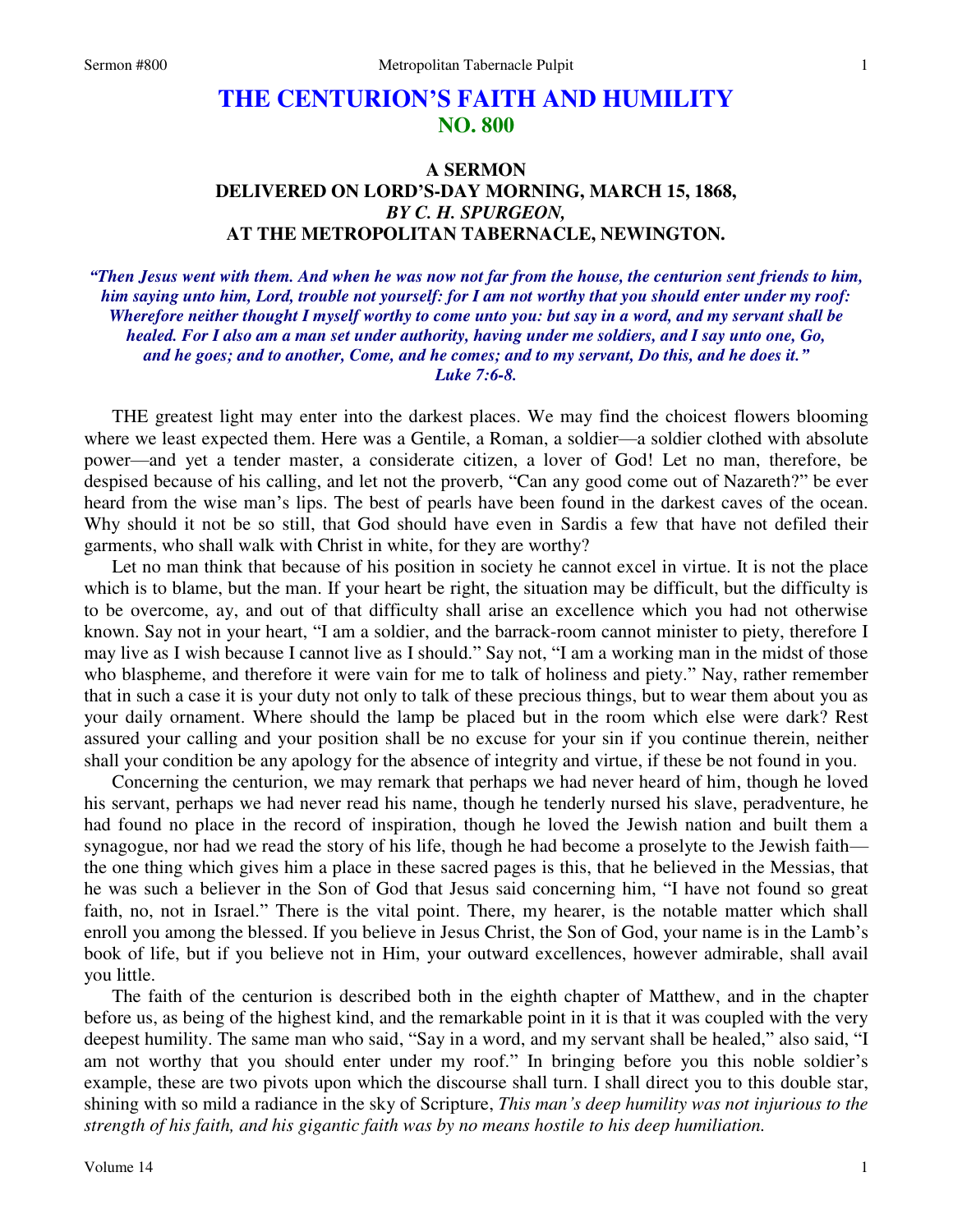**I.** To begin, then, THE HUMILITY OF THE CENTURION WAS NOT AT ALL INJURIOUS TO THE STRENGTH OF HIS FAITH.

Observe his humble expressions—he avowed that he was not worthy to come to Jesus. "Neither," said he, "thought I myself worthy to come unto you," and then he further felt that he was not worthy that Jesus should come to him. "I am not worthy that you should enter under my roof." Was this selfabasement occasioned by the remembrance that he was a Gentile? That may have contributed to it. Was it because he was penitent on account of sundry rough and boisterous deeds which had stained his soldier life? It may be so. Was it not far rather because he had had a deep insight into his own heart, and had learned to see sin in its true colors, and therefore he, who was worthy, according to the statement of the Jews, was most unworthy in his own apprehension?

You may have noticed in the biography of some eminent men how badly they speak of themselves. Southey, in his "Life of Bunyan," seems at a difficulty to understand how Bunyan could have used such depreciating language concerning his own character. For it is true, according to all we know of his biography, that he was not, except in the case of profane swearing, at all so bad as the most of the villagers. Indeed, there were some virtues in the man which were worthy of all commendation. Southey attributes it to a morbid state of mind, but we rather ascribe it to a return of spiritual health. Had the excellent poet seen himself in the same heavenly light as that in which Bunyan saw himself, he would have discovered that Bunyan did not exaggerate, but was simply stating as far as he could a truth which utterly surpassed his powers of utterance.

The great light which shone around Saul of Tarsus was the outward type of that inner light above the brightness of the sun which flashes into a regenerate soul, and reveals the horrible character of the sin which dwells within. Believe me, when you hear Christians making abject confessions, it is not that they are worse than others, but that they see themselves in a clearer light than others, and this centurion's unworthiness was not because he had been more vicious than other men—on the contrary, he had evidently been much more virtuous than the common run of mankind—but it was because he saw what others did not see, and felt what others had not felt.

Deep as was this man's contrition, overwhelming as was his sense of utter worthlessness, he did not doubt for a moment either the power or the willingness of Christ. As for the question of willingness, it does not come under remark at all. The leper aforetime had said, "If you will," but the centurion was so clear about Christ's willingness to relieve suffering humanity, that it does not occur to him to mention it. He has long ago settled that matter, and now takes it for granted as a very axiom in the knowledge of Jesus, for such a one as He must be willing to do all the good which is asked of Him.

Nor is he at all dubious about our Lord's power. The palsy which afflicted the servant was a remarkably grievous one, but it did not at all stagger the centurion. He felt not only that Jesus could heal it, could heal it at once, could heal it completely, but that He could heal it without moving a step from the place where He stood. Let but the word be uttered, and in an instant his servant shall be healed. O glorious humiliation, how low you stoop! O noble faith, how high you soar! Brethren, if we can imitate this noble character in both respects, in the depth of his foundation, and in the height of his pinnacle, how near to the model of the temple of God shall we be built up! Empty indeed he was, having nothing of his own, not worthy to receive, much less indulging a thought of giving anything to Christ, and yet confident that all things are possible with the Master, and that He both can and will do according to our faith, and that in a manner gloriously unveiling His kingly power.

My dear friends, especially you who are under concern of soul, you feel unworthy—that is not a mistaken feeling, you are so, you are much distressed by reason of this unworthiness, but if you knew more of it, you might be more distressed still, for the apprehension which you already have of your sinfulness, although it be very painful, does not at all reach to the full extent of it, you are much more sinful than you think you are, you are much more unworthy than you yet know yourself to be. Instead of attempting a foolish and wicked soothing of your dark thoughts, and saying, "you have morbid ideas of yourself, you ought not so to speak," I rather pray you to believe that yours is an utterly hopeless case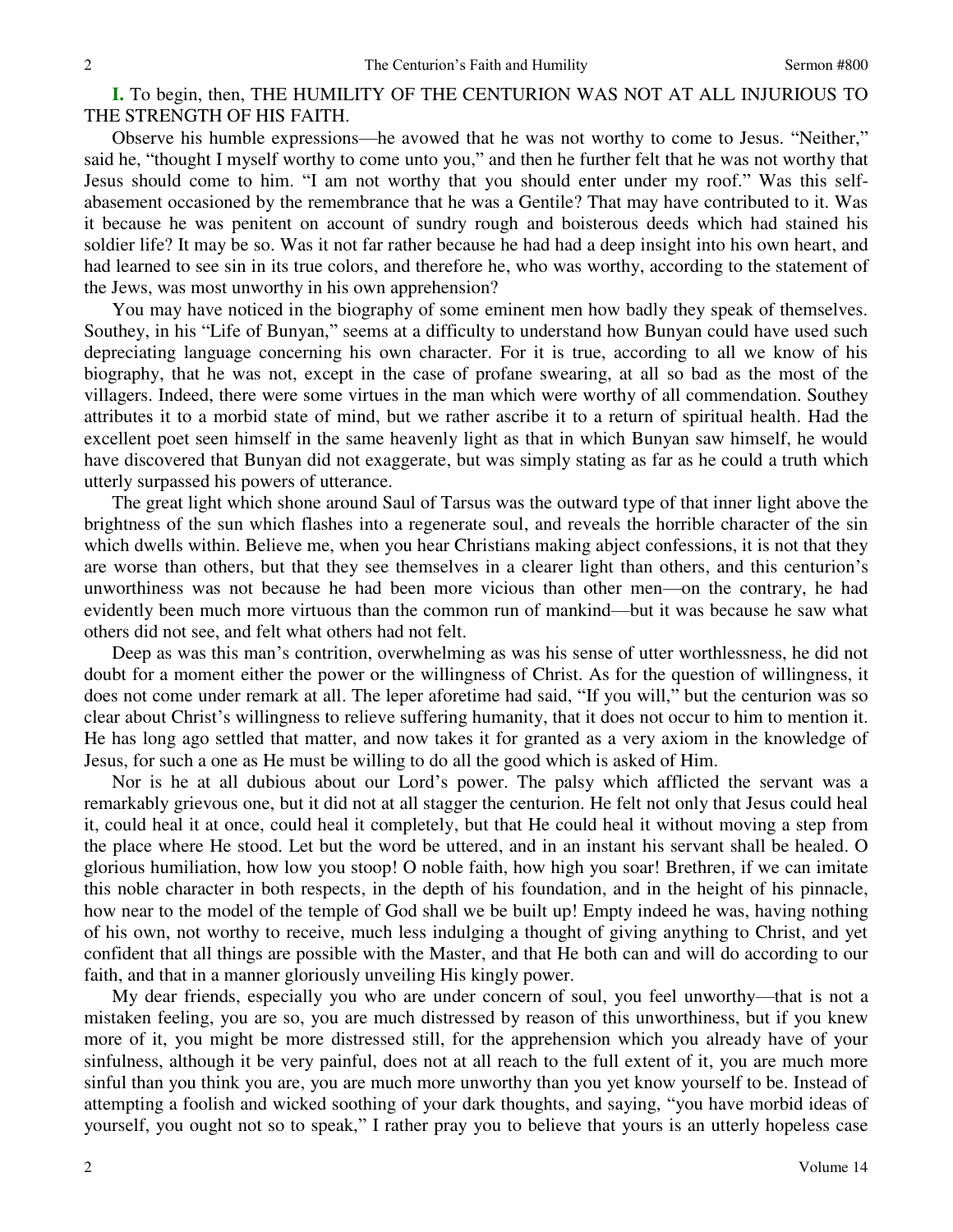apart from Christ, that in your spiritual nature the whole head is sick and the whole heart faint. I want you not to film the horrible ulcer of your depravity with specious hopes and professions. I desire you not to look upon this disease as though it were but skin deep, it lies in the source and fountain of your life, and poisons your heart. The flames of hell must wrap themselves about you assuredly unless Christ interpose to save you.

You have no merit of any kind or sort, nor will you ever have any, and more, you have no power to escape from your lost condition unaided by the Savior's hand. Without Christ you can do nothing, for you are abjectly poor, bankrupt hopelessly, and you cannot by the utmost diligence make yourself any other than you are. No words that I can utter can exaggerate your deplorable condition, and no feelings which you can ever experience can represent your real state in colors too alarming. You are not worthy that Christ should come to you, you are not worthy to draw near to Christ.

But, and here is a glorious contrast, never let this for a single moment interfere with your full belief that He who is God, but who took our nature, that He who suffered in our stead upon the cross, that He who now rules in the highest heavens, is able to do for you, and willing to do for you, exceeding abundantly above what you ask or even think. Your inability does not prevent the working of His power, your unworthiness cannot put fetters to His bounty or limits to His grace. You may be an ill-deserving sinner, but that is no reason why He should not pardon you. You may be in your own apprehension, and truthfully so, the most unworthy that He ever stooped to bless, yet that is no reason why He should not condescend to press you to His bosom, to accept and to save you.

I wish that as the first truth has impressed itself deeply upon you, the second truth may with equal force take up the possession of your heart, that Jesus Christ is "able to save unto the uttermost them that come unto God by Him," and He is as willing as He is able, and that your emptiness does not affect His fullness, your weakness does not alter His power, your inability does not diminish His omnipotence, your undesert does not restrain the bowels of His love, which freely move towards the very vilest of the vile.

By some means Satan almost always manages it this way, that when we get a little hope it is generally a self-grounded hope, a vain idea that we are getting better in ourselves—a mischievous conceit, proud flesh, which hinders the cure, and which the Surgeon must cut out, it is no sign of healing, it prevents healing. On the other hand, if we obtain a deep sense of sin, the evil one manages to put his hoof in there, and to insinuate that Jesus is not able to save such as we are. A great falsehood, for who shall say what the limit of Christ's power is? But if these two things could but meet together, a thorough sense of sin and an immovable belief in the power of Christ to grapple with sin and to overcome it, surely the kingdom of heaven would then have come nigh unto us in power and in truth, and it would be again said, "I have not found such great faith, no, not in Israel."

Now, you troubled hearts, I have this word for you, and then I shall pass on to another point. Your sense of your unworthiness, if it be properly used, should drive you to Christ. You are unworthy, but Jesus died for the unworthy. Jesus did not die for those who profess to be by nature good and deserving, for the whole have no need of a physician, but it is written, "In due time Christ died *for the ungodly."* "Who gave himself for our"—what? "Excellence and virtues?" No, "who gave himself for our *sins,* according to the Scriptures." We read that He "suffered the just for the"—for the "just?" By no means, "the just *for the unjust,* to bring us to God."

Gospel pharmacy is for the sick, Gospel bread is for the hungry, Gospel fountains are open to the unclean, Gospel water is given to the thirsty. You who need not shall not have, but you who want it may freely come. Let your huge and painful wants impel you to fly to Jesus. Let the vast cravings of your insatiable spirit compel you to come to Him in whom all fullness dwells. Your unworthiness should act as a wing to bear you to Christ, the sinner's Savior. It should also have this effect upon you, it should prevent your raising those scruples, and making those demands which are such a hindrance to some persons finding peace.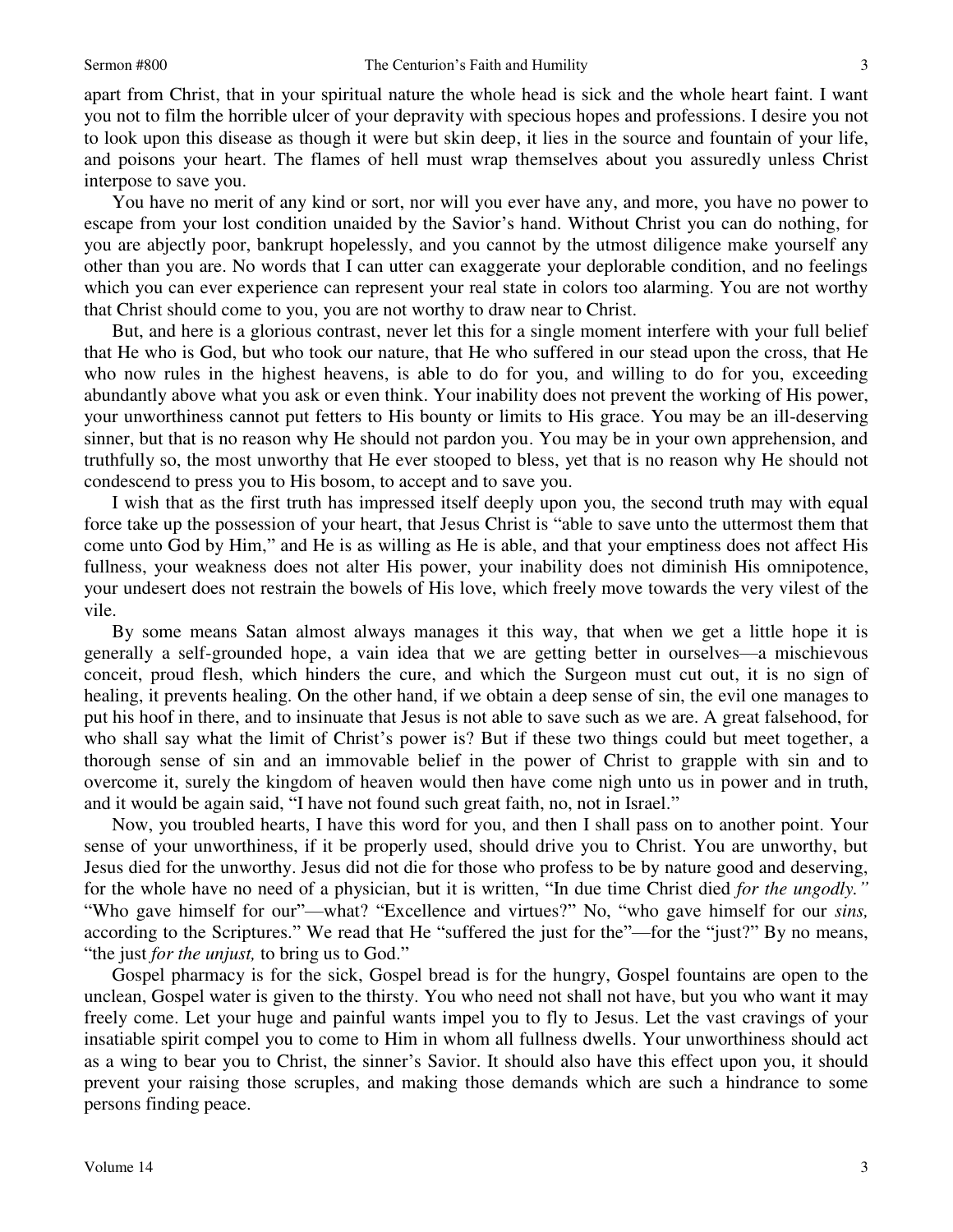The proud spirit says, "I must have signs and wonders, or I will not believe. I must feel deep convictions, and horrible tremors, or I must quake because of dreams, or threatening texts applied to me with awful power." Ah! but, unworthy one, if you are truly humbled, you will not dare to ask for these, you will have done with demands and stipulations, and you will cry, "Lord, give me but a word, speak but a word of promise, and it shall be enough for me. Do but say to me, 'Your sins are forgiven you,' give me but half a text, give me one kind assuring word to sink my fears again, and I will believe it and rest upon it." Thus your sense of unworthiness should lead you to a simple faith in Jesus, and prevent your demanding those manifestations which the foolish so eagerly and impudently require.

Beloved, it has come to this, you are so unworthy that you are shut out of every hope but Christ, all other doors are fast nailed against you. If there be anything to be done for salvation, you cannot do it. If there be any fitness wanted, you have it not. Christ comes to you and tells you that there is no fitness wanted for coming to Him, but that if you will but trust Him He will save you. I think I hear you say, "Then, my Lord, since it has come to this*—*

> *'I can but perish if I go; I am resolved to try; For if I stay away, I know I must forever die.'*

And so, sink or swim, upon Your precious atonement, I cast my guilty soul, persuaded that You are able to save even such a one as I am, and I am so thoroughly persuaded of the goodness of Your heart, that I know You will not cast away a poor trembler who comes to You, and takes You to be his only ground of trust."

**II.** I shall want you for a moment to attend while we shift the text to the other quarter. THE CENTURION'S GREAT FAITH WAS NOT AT ALL HOSTILE TO HIS HUMILITY.

His faith was extraordinary. It ought not to be extraordinary. We ought all of us to believe as well in Christ as this soldier did. Observe the form it took, he said to himself, "I am a subaltern officer, under authority. I am not the Commander-in-chief, I am merely the commander of a troop of a hundred men, and yet over those hundred men I exert unlimited control. I say to this one, 'Go,' and he goes, I say to the other 'Come,' and he comes, and my servant, my poor sick servant (his tender heart comes back to him, and he puts him into the illustration), I say to him, 'Do this,' and he does it at once. I am simply a petty officer, under authority myself, but yet such is the influence of discipline that there are no questions raised, no deliberations tolerated. No soldier turns round and tells me that I have set him too difficult a task, no one, out of all the troop ever dares to say to me, 'I shall not do it.'"

The power of discipline among the legions of Rome was exceedingly great. The commander had but to say, "Do it," and it was done, though thousands bled and died. "Now," argued the centurion, "this glorious man is the Son of God, He is not a subaltern, He is the Commander-in-chief. If He gives the word, His will most surely must be done. Fevers and paralysis, good influences and bad, they must all be under His control, He can therefore heal my servant in a moment. Who can resist the great Caesar of heaven and earth?" That was, I believe, the centurion's idea.

Jesus has therefore but to will it, and to the utmost bounds of the earth those influences which are under His control will at once set to work to perform His will. The centurion pictured himself as sitting down in the house and effecting his desires without rising, by merely issuing an order, and his faith placed the Lord Jesus in the same position. "You need not come to my dwelling, You can stand here, and if You will but say it, the cure will be wrought at once." He did in his heart enthrone the Lord Jesus as a Captain over all the forces of the world, as the generalissimo of heaven and earth, as, in fact, the Caesar, the imperial Governor of all the forces of the universe.

'Twas graciously thought, 'twas poetically embodied, 'twas nobly spoken, 'twas gloriously believed, but it was the truth and nothing more than the truth, for universal dominion is really in the power of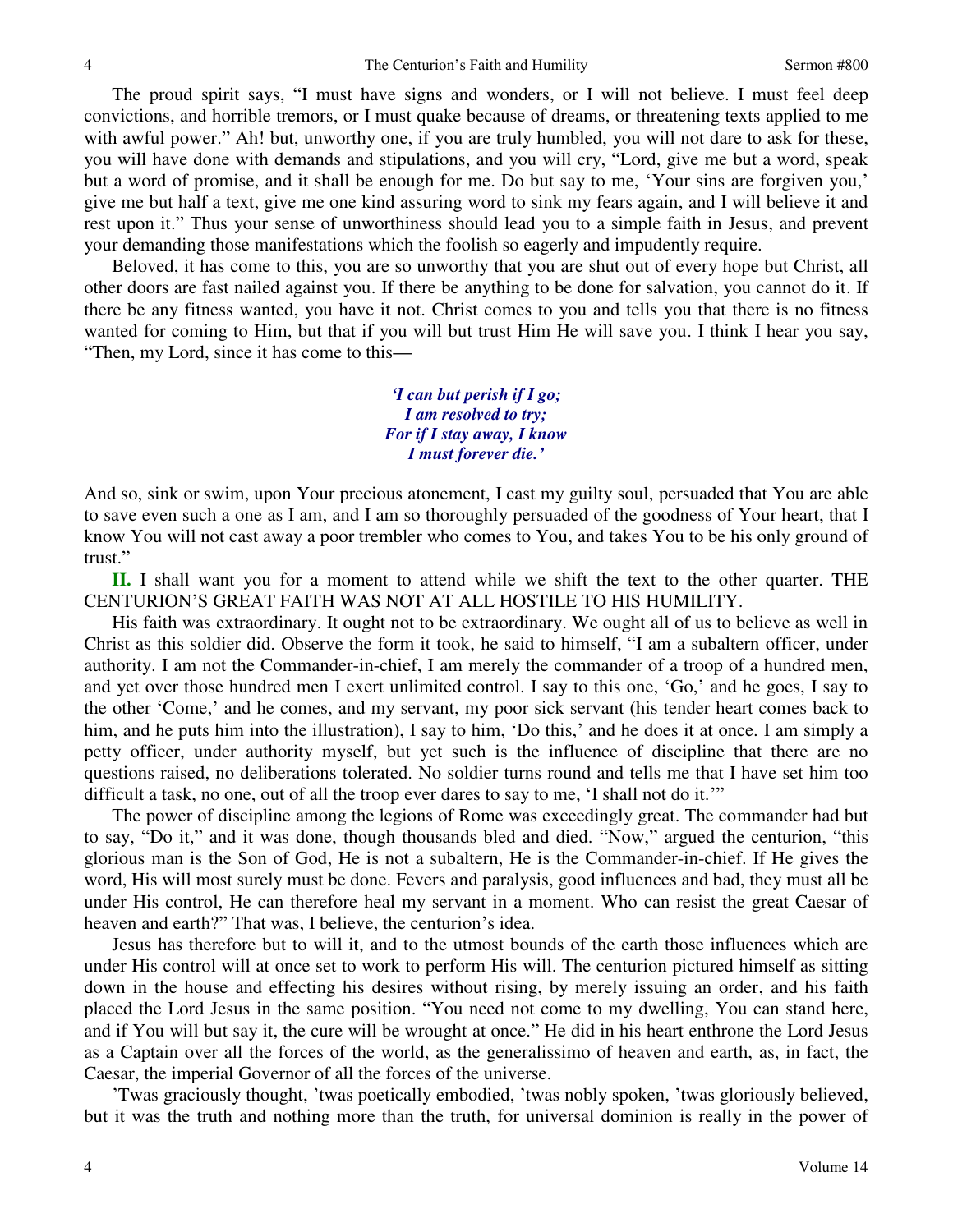Jesus today. If He were a true Caesar before He died, while He was despised and rejected of men, much more now that He has trodden through the winepress and stained His vesture with the blood of His vanquished enemies, much more now that He has led captivity captive, and sits enthroned by filial right at the right hand of God, even the Father, much more now that God has sworn that He will put all things under His feet, and that at the name of Jesus every knee shall bow of things in heaven, and things on earth, and things that are under the earth, much more I say can He now work according to His good pleasure. He has today but to speak, and it is done, to command, and it shall stand fast.

Beloved, see whether this truth bears us as on eagle's wings. Caesar has but to say, *"Absolve te,"* and his guilty subject is acquitted, Caesar has but to speak, and a province is conquered, an army routed. Stormy seas are navigated at Caesar's bidding, mountains are tunneled, the whole world shall be girded with military roads, Caesar is absolute, and his will is law. So on earth, but so much more in heaven. Let the imperial Caesar of heaven but say, "I forgive," and the devils of hell cannot accuse you. Let Him say, "I will help you," and who shall oppose? If Emmanuel be for you, who shall be against you? Let Him speak, and the bonds of sinful habit must fall off, and the darkness in which your soul has long been immured must give place to the instantaneous light. He reigns as King, Lord over all, let His name be blessed forever, let each one of us, by our faith, give Him the honor that is due unto His name. All hail! great Emperor, once slain, but now forever Lord of heaven and earth!

Here is one point to which I recall you, this man's faith did not for a moment interfere with his thorough personal humiliation. Interfere with it! My brethren, it was the source of it, it was the very foundation on which it rested. See you not, the higher his thoughts of Christ, the more unworthy he felt himself to be of the kind attentions of so good and great a personage? If he had thought less of Jesus, he would not have said, "I am not worthy that you should enter under my roof." There was, of course, a sight of himself to humble him, but the far more wondrous vision of the glory of the Lord Jesus was the true root and parent of his self-abasement. Because Christ was so great, he felt himself to be unworthy either to meet Him or entertain Him.

Observe, my brethren, his faith acted upon his humility by making him content with a word from Christ. His faith said, "A word is enough, it will work the cure," and then his humility said, "Ah, how unworthy I am even of so little a thing as a word. If a word will work a miracle, it is so great and powerful a thing that it is more than I deserve, therefore," said he, "I will not ask for more, I will not ask for footsteps when a sound will suffice, I will not clamor for His presence when His wish can restore my servant to health." His believing that a word was enough, made him humbly decline to pray for more, so that his confidence in Christ instead of interfering with his sense of unworthiness, aided its manifestation.

Brethren and sisters, never think for a moment, as many foolish persons do, that strong faith in the Lord is necessarily pride—it is the reverse. It is one of the worst forms of pride to question the promises of God. When a man says, "Christ has promised to save those who trust Him, I have trusted Him, therefore I am saved, I know I am, I am sure of it, because God says so, and I do not need any better evidence," that assurance is humility in action. But if a man says, "God has said that those who trust Him shall be saved, I do trust Him, but still I do not know that I am saved," why, you do as much as say you do not know whether God is a liar or not, and what more impertinent, what more proudly insulting thing than that?

I know it is a most common thing to say, "It seems so presumptuous to say I know I am saved." I think it far more presumptuous to doubt when God speaks positively, and to mistrust where the promise is plain. God says, "He that believes and is baptized shall be saved." If you believe and are baptized, if God be true, you shall be saved—you are saved. There is no hoping about it—it must be so. Let God be true and every man a liar, and far off from these lips the insinuation of a doubt that perhaps God can be false to His promise and may break His word. If you question anything, question whether you do trust Christ, but that settled, the question is ended. If you believe that Jesus is the Christ, you are born of God, if you rest alone on Him, your sins, which are many, are all forgiven you. Take God at His word as your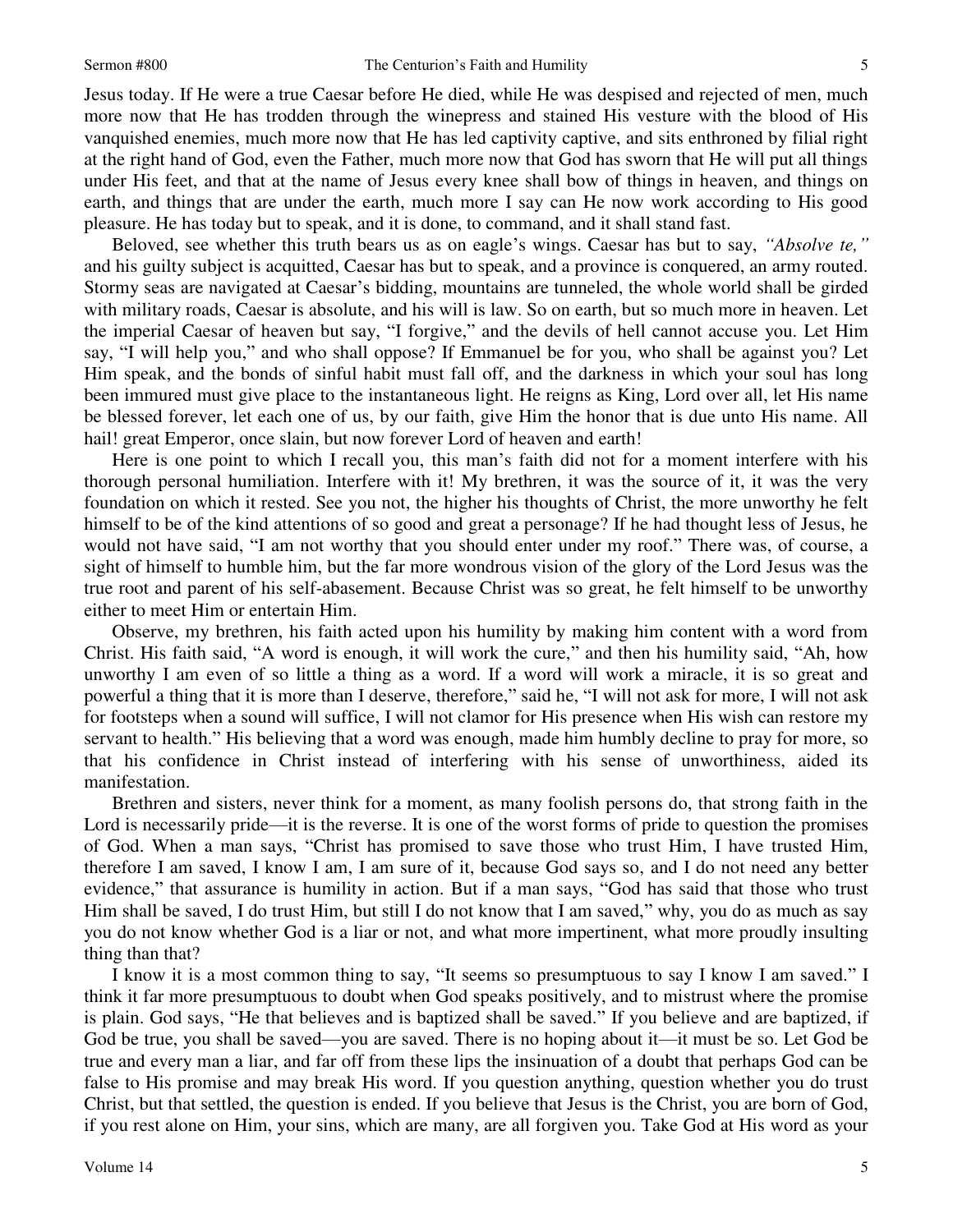child takes you at your word. It is not too much for God to ask, you ask it of your child. Though you be a poor fallible creature, you would not have your child mistrust you. Shall you be believed, and not your God? Shall your little one be expected to confide in you, though you are evil, and will not you believe the voice of your heavenly parent to be the very truth, and rest upon it? Ah! do so, I beseech you, and the more you do it, the more you will feel your unworthiness to do so.

For it astounds me to think that I shall be saved, it amazes me to think I shall be washed from my every sin in the precious blood of Christ, that I shall be set upon a rock, and a new song shall be put into my mouth. It astounds me, and as I think of it, I say, "How unworthy I am of such favors! I am less than the least of all the benefits which You have bestowed upon me." Your faith will not murder your humility, your humility will not stab at your faith, but the two will go hand in hand to heaven like a brave brother and a fair sister, the one bold as a lion the other meek as a dove, the one rejoicing in Jesus the other blushing at self. Blessed pair, gladly would I entertain you in my heart all the days of my pilgrimage on earth.

I have thus, as best I could, brought before you the example of the centurion with a few incidental lessons. Now for the APPLICATION, with as much earnestness and brevity as we can summon.

The application shall be to three sorts of people. First, we speak to *distressed minds* deeply conscious of their unworthiness. Jesus Christ is able and willing to save you this very morning. What is the form of your distress? Is it that your sins are great? Believe you, I charge you, and may God the Holy Spirit help you, believe you that all your sins Christ can pardon now. See you Him upon yonder cross? He is divine, but how He bleeds! He is divine, but how He groans! He smarts! He dies! Do you believe that any sin is too great for those sufferings to put away? Do you think the Son of God offered an inadequate atonement? An atonement of which you can say there is a limit to its efficacy beyond which it cannot operate for the salvation of believers, so that after all, sin is greater than the sacrifice, and the filth is more full of defilement than the blood is of purification? O crucify not Christ afresh by doubting the power of the eternal God!

My brethren, when in the stillness of the starry night we look up to the orbs of heaven, and remember the marvelous truths which astronomy has revealed to us, of the magnificence, the inconceivable majesty of creation, if we then reflect that the infinite God who made all these became man for us, and that as man He was fastened to the transverse wood and bled to death for us, why, it will appear to us that if all the stars were crowded with inhabitants, and all those inhabitants had everyone been rebellious against God, and had steeped themselves up to the very throat in scarlet crimes, there must be efficacy enough in the blood of such a one as God Himself incarnate to take all their sins away.

For this great miracle of miracles, God Himself paying honor to His own justice by suffering a substitutionary death, is an exhibition of infinite severity and love, which far down eternity must appear so glorious as utterly to swallow up the remembrance of creature sin, and to put it altogether out of sight. Yes, sinner, believe you that this moment the sins of fifty years can drop from off you, ay, of seventy or eighty years—that in an instant, you who are as black as hell can be pure as heaven if Jesus says the word. If you believe in Him it is done, for to trust Him is to be clean.

Perhaps, however, your difficulty is to get rid of a hardness of heart. You feel that you cannot repent, but cannot Jesus make you repent by His Spirit? Do you hesitate about that question? See the world a few months ago hard bound with frost, but how daffodil and crocus, and snowdrop, have come up above that once frozen soil, how snow and ice have gone, and the genial sun shines out! God does it readily, with the soft breath of the south wind and the kind sunbeams, and He can do the same in the spiritual world for you. Believe He can, and ask Him now to do it, and you shall find that the rock of ice shall thaw, that huge horrible devilish iceberg of a heart of yours shall begin to drip with showers of crystal penitence, which God shall accept through His dear Son.

But, perhaps, it is some bad habit which gives you trouble. You have been long in it, and can the Ethiopian change his skin, or the leopard his spots? You cannot get rid of it. I know you cannot. It is a desperate evil, it drags you downward like the hands of demons pulling you from the surface of life's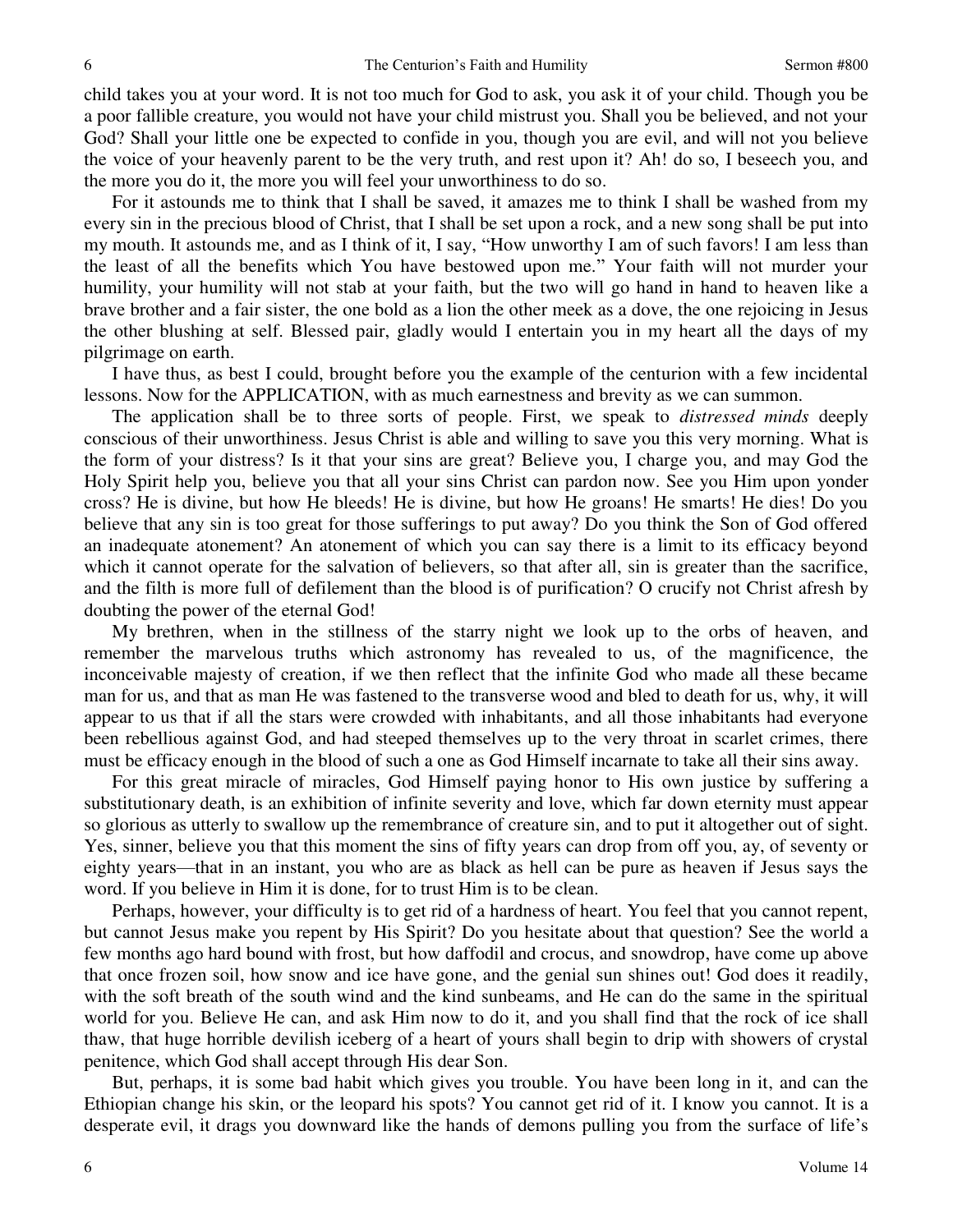stream down into its black and horrid depths of death and defilement. Ah! I know your dreads and despairs, but man, I ask you, cannot Jesus deliver? He has the key of your heart, and He can turn it so that all its wheels shall revolve otherwise than now. He who shakes the earth with earthquakes, who sweeps the seas with tornado, can send a heart-quake and a storm of strong repentance, and tear up your old habits by the roots. He whose every act is wonderful, can surely do what He will within the little world of your soul, since in the great world outside He rules as He pleases. Believe in His power, and ask Him to prove it. He has but to say in a word, and this matter of present distress shall be taken away.

Still I hear you say, "I cannot," a horrible inability hangs over you. But it is not what you can do or cannot do, these have nothing to do with it, it is what Jesus can do. Can there be anything too hard for the Lord? Can the eternal Spirit ever be defeated when He wills to conquer in a man? Can He who "bears the earth's huge pillars up, and spreads the heavens abroad," who once was crucified, but who now ever lives, can He fail? Put your care into His hands, poor unable wretch, and ask Him to do for you what you cannot do for yourself, and according to your faith so shall it be unto you.

A second application of our subject shall be made to the *patient workers* who are ready to faint. I know that in this house there are many who incessantly plead with God for their unconverted relatives and neighbors that they may be saved. You have pleaded long for your husband, or your son, or your daughter, but they have gone yet further into sin. Instead of answers to prayer, it seems as though heaven laughed at your importunity. Take heed of one thing, do not you suffer unbelief to make you think that the object of your care *cannot* be saved. While there is life there is hope. Yes, though they add drunkenness to lust, and blasphemy to drunkenness, and hardness of heart and impenitence to blasphemy, Jesus has but to say the word, and they shall be turned every one from his evil way.

Under the use of the means of grace it may be done, or even without the means it may be done. There have been men at work, or at their amusements, all in their wickedness, who have had impressions which have made them new men when it was least expected such a thing would occur, and those who have been the ringleaders in Satan's rebellious crew, have frequently become the boldest captains in the army of Christ. There is no room for doubt as to the possibility of the salvation of anybody when Jesus gives the word of command. You are unchristian when you shut out the harlot from hope, when you exclude the thief from repentance, or when you even despair of the murderer, for the big heart of God is greater than all your hearts put together, and the great thoughts of the loving Father are not as your thoughts when they climb the highest, neither are His ways your ways when they are at their utmost liberality.

Oh, if your friend, your child, your wife, your husband, be a very devil incarnate, or if there be seven devils, or a legion of devils within him, while Christ lives never mutter the word "despair," for He can cast out the legion of evil spirits and impart His Holy Spirit instead thereof. Therefore have faith, you are unworthy to receive the blessing, but have faith in Him who is so able to bestow it.

Many of you are going to your classes this afternoon, others of you will be engaged this evening in preaching the Gospel, and you are getting very faint-hearted because you do not see the success you so much desire. Well, perhaps it is good for you to feel how little you can do apart from the divine assistance. May this humiliation of soul continue, but do not let it degenerate into a distrust of *Him*. If Christ were dead and buried, and had never risen, it were a horrible case for us poor preachers, but while Christ lives endowed with the residue of the eternal Spirit which He freely gives, we ought not so much as fear, much less despair. May the church of God pluck up heart, and feel that with a living Christ in the midst of her armies, victory shall ere long wait upon her banners.

The last application I shall make is the same as the second, only on a wider scale. There are many who are like *watchers* who have grown weary. We have heard that Christ comes—the great coming man—and the Lord knows right well that there is pressing need for some one to come, for this poor old machine of a world creaks dreadfully, and seems as though it were so laden with the sheaves of human sin that its axles would snap. God's infinite long-suffering has kept a crazy world from utter dissolution by a thousand helps and stays, but it is poor work, and seems to get worse and worse.